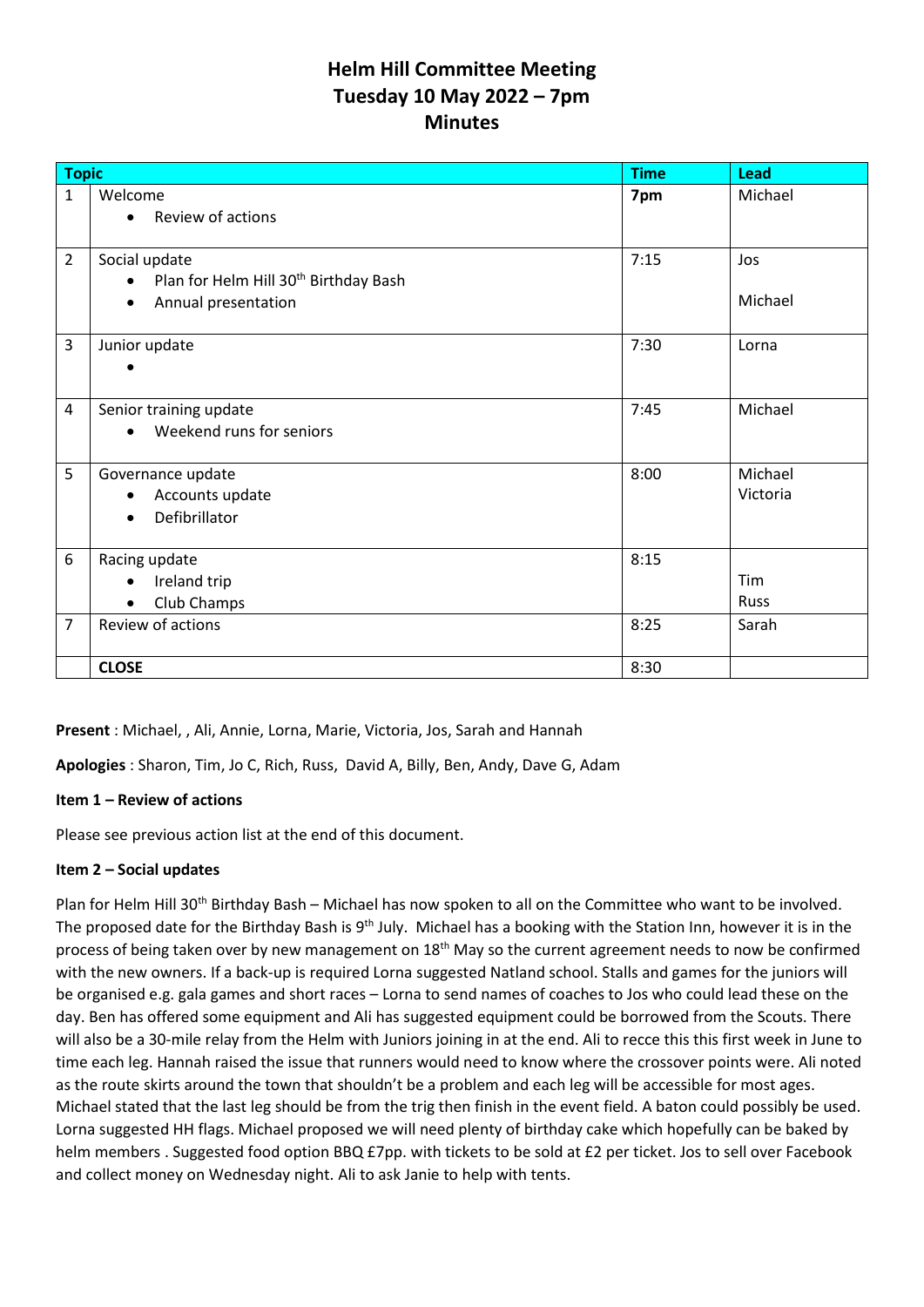Michael to check with new owners at the Station Inn 19<sup>th</sup> May. Jos to set up a sub meeting first week of June.

Annual presentation – Michael asked if we should book the Castle Green again. The committee thought the food portions are small for the costs of the event. Marie suggested the Cricket Club. Hanna suggested the Rugby Club. Lorna suggested Carus Green Jos suggested we should also have a senior afterparty which was agreed and will be advertised to all. Michael to approach other suggested venues for a quote.

#### **Item 3 – Junior updates**

Numbers - we have 99 Juniors across all groups at the moment - 20 new members, 10 on waiting list, 8 years and older. We have a stable number of coaches at the moment although Dan Hughes is stepping down. Toby Johnson will be filling his shoes. Junior groups also currently have a lot of enthusiastic parent helpers.

Restructure – Lorna has proposed that for the junior runners who are not running at a competitive level, there should be a restructure of the current level 3 groups. The proposal is to have three groups at varying speeds from entry level to racing speed. Whoever coaches these groups will rotate around all three. Lorna noted that this will require us to take on another coach. Juniors will then either progress onto level four or Green Group. Minimum age for junior to go into a senior group is 14yrs. Annie pointed out that a support structure needs to be in place for juniors when moving up into an adult group. Lorna suggested a fact sheet should to be complied so all juniors and their parents are aware of expectations from them and their coaches when moving from Junior level onto adult groups. Lorna to set this up for September. Michael to also to look into the restructure implications for the junior groups. Michael and Lorna to look at putting together a factsheet of expectations for juniors and their parents .

#### **Item 4 – Senior training update**

Senior training - A qualified coach should coordinate run leaders. We now believe this is in place.

Weekend runs for seniors - Michael to ask Dave A if he is happy to coordinate senior runs during the summer.

#### **Item 5 – Governance update**

Accounts update – the Committee were provided with an overview of the in year accounts prior to the meeting - Victoria raised that the accounts are healthy - the Winter League roughly broke-even this year. Imminent expenditure consists of paying for the birthday bash and subsidising juniors on the summer athletics course at Sedbergh School which the committee agreed they were happy to provide again this year. Christmas do and First aid courses are also expected expenditures before the end of the financial year. Income to the club is provided by membership money, which is still to come in.

Defibrillator – Currently in Rich Cater's garage. It was raised by the committee that this should be at training every week and potentially left under a car where we meet. Ali to ask Rich if he can bring to training each week.

#### **Item 6 – Racing update**-

Ireland trip – Congratulations to Victoria!! The trip was deemed as success as expenditure was as expected and Tim has already taken steps to plan next years trip.

Club Champs – Russ has asked, as the first two races were cancelled, will they be replaced or perhaps the number of qualifying races reduced? There are currently no dates for Brunt Knott and Reston Scar however Gummers Howe is happening on 25<sup>th</sup> June and Russ's downhill race  $1<sup>st</sup>$  June. They all need to be advertised and volunteers are required. Hannah proposed she and Jos could take on Brunt Knott if they are in the country. Lorna proposed we should have team prizes to promote participation especially among juniors. Michael to contact organisers to confirm dates. Dave A to make club champ race dates more obvious on the website. Michael to shout out races at training. Ali to post on Facebook. Lorna to ask coaches and parents for help to make sure races are put on, Michael will confirm dates and then request volunteers for all our races over summer with help from Ali (facebook page).

## **Updated actions list**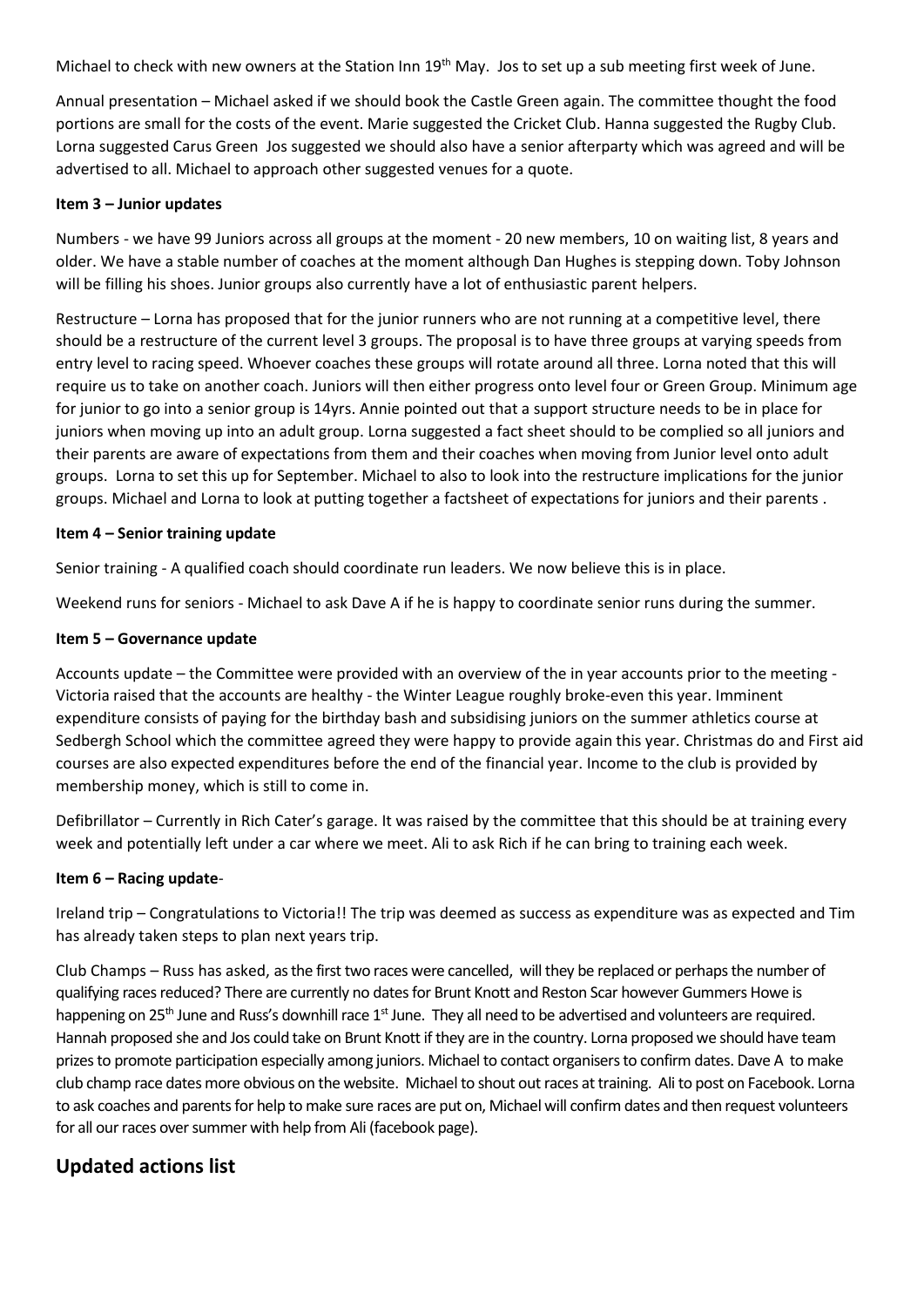|                | <b>Action</b>                                                                                | <b>Update</b>                   | <b>Actionee</b>    |
|----------------|----------------------------------------------------------------------------------------------|---------------------------------|--------------------|
| $\mathbf{1}$   | KWL result sheets, please can Lady (in pink) be                                              | Michael has raised with Rod.    | Michael            |
|                | changed to Female.                                                                           | Now to be raised at KWL         |                    |
|                |                                                                                              | meeting late 2022               |                    |
| $\overline{2}$ | Dave raised the potential for safeguarding concerns                                          | Dave has drafted a document     | Dave G             |
|                | regarding juniors moving up into senior groups.                                              | to cover this - Annie and Andy  |                    |
|                | Where does responsibility lie? Dave to discuss this                                          | T to review Still open Auto     |                    |
|                | further with Anne and Andy.                                                                  | <b>Direct Debit members not</b> |                    |
|                |                                                                                              | looking at membership and       |                    |
|                |                                                                                              | confirming consent; Marie to    |                    |
|                |                                                                                              | look at this in June, Lorna has |                    |
|                |                                                                                              | passed this onto coaches,       |                    |
|                |                                                                                              | Michael to shout out on         |                    |
|                |                                                                                              | Wednesday night.                |                    |
| 3              | Training courses for coaches - Dave will compile a                                           | Dave G has made a list of       | Dave G             |
|                | list of members who already have Mountain Leader                                             | senior coaches and Lorna has    |                    |
|                | Qualification and cross reference this with                                                  | shared a data base of Junior    |                    |
|                | interested members - Michael to check and                                                    | coaches. Lorna to share with    |                    |
|                | approve spend once numbers are known.                                                        | Michael. Annie to check if HH   |                    |
|                |                                                                                              | can issue our own DBS           |                    |
|                |                                                                                              | qualification (see new action   |                    |
|                |                                                                                              | 37)                             |                    |
| 4              | Senior coaches emergency equipment - Marie to                                                | Ongoing - Marie to ask again    | Marie              |
|                | ask Matt for a cost if the club orders 8 as an initial                                       | at PB Sports                    |                    |
|                | requirement. Anne to order other supplies on                                                 |                                 |                    |
|                | Amazon. Dave to let Anne know what is needed                                                 |                                 |                    |
| 5              | Junior FRA champs race $-3$ <sup>rd</sup> July – we need access                              | DONE - Justin has sorted.       | Michael            |
|                | to Lupton Field for parking from Sedbergh School.                                            |                                 |                    |
|                | Michael to ask Adam about parking.                                                           |                                 |                    |
| 6              | HH junior championships prizes - coaches to ask                                              | DONE - one for all gift cards   | Michael            |
|                | their junior groups for their ideas. (cup and bumbag                                         | agreed                          |                    |
|                | suggested so far)                                                                            |                                 |                    |
| $\overline{7}$ | Book factory Tap for after the Borrowdale Skyline                                            | <b>DONE</b>                     | Jos                |
|                | Race on 21 <sup>st</sup> May.                                                                |                                 |                    |
|                |                                                                                              |                                 |                    |
| 8              | Set up social sub committee meeting to agree a                                               | DONE - see new action 33        | Jos                |
|                | plan for an event to celebrate 30 years of Helm Hill                                         |                                 |                    |
| 9              | Shaun to audit 2021 accounts so these can be                                                 | <b>DONE</b>                     | Victoria           |
|                | finalised                                                                                    |                                 |                    |
|                |                                                                                              |                                 |                    |
| 10             | Agree a summary of the 2021 accounts and detail                                              | Website to be updated by        | Victoria & Michael |
|                | of what we spend our income on for the website                                               | Victoria.                       |                    |
|                | and A Board at KWL                                                                           |                                 |                    |
| 11             | Committee minutes and summary of accounts to                                                 | <b>DONE</b>                     | Michael            |
|                | be 'published' on website going forward for                                                  |                                 |                    |
|                | transparency                                                                                 |                                 |                    |
| 12             | Governance sub committee meeting to be set up                                                | <b>Now June</b>                 | Michael            |
|                | including a focus on how we might gain 'clubmark'                                            |                                 |                    |
|                | or equivalent                                                                                |                                 |                    |
| 13             | Billy to get in touch with his contact for toilets and liaise                                | <b>DONE</b>                     | Billy              |
|                | with jo and Rich.                                                                            |                                 |                    |
| 14             | Annie to purchase an improved first aid kit of a suitable                                    | <b>DONE</b>                     | Annie              |
|                | size for KWL.                                                                                |                                 |                    |
| 15             | Rich to check with Jacob that Helm KWL has been                                              | <b>DONE</b>                     | RIch               |
|                | registered as a FRA race.                                                                    |                                 |                    |
| 16             | Dave to provide a more prominent link to KWL race list<br>in the KWL section of the website. | <b>DONE</b>                     | Dave A             |
|                |                                                                                              |                                 |                    |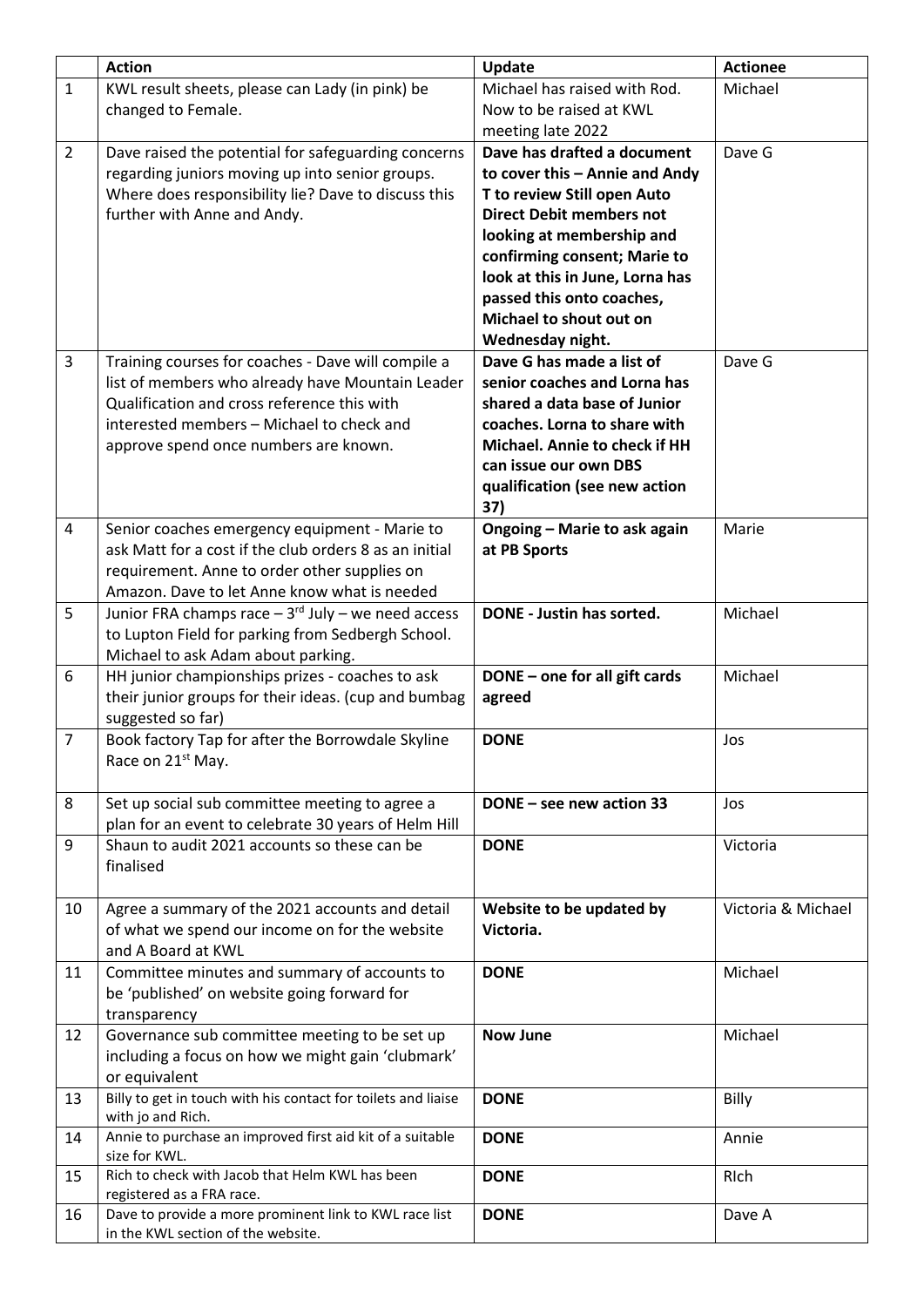| 17 | Lorna to locate remaining trophies for Arant Haw<br>presentation.                                                                                                                                   | <b>DONE</b>                                                                                                                                                                              | Lorna                    |
|----|-----------------------------------------------------------------------------------------------------------------------------------------------------------------------------------------------------|------------------------------------------------------------------------------------------------------------------------------------------------------------------------------------------|--------------------------|
| 18 | Ali to help with the Arant Haw presentation in Michael's<br>absence.                                                                                                                                | <b>DONE</b>                                                                                                                                                                              | Ali                      |
| 19 | Michael to consult with Tim on gifts for John.                                                                                                                                                      | <b>DONE</b>                                                                                                                                                                              | Michael                  |
| 20 | David to finalise order with CC ltd. Food to be confirmed.                                                                                                                                          | <b>DONE</b>                                                                                                                                                                              | Dave A                   |
| 21 | Michael to check with Kath regarding Gummers Howe,<br>Jo and Jonny regarding Brunt Knott and Paul and Carrie<br>regarding Reston Scar, to see if these races are<br>happening.                      | Gummers Howe - 25/06/22<br><b>Others TBC</b>                                                                                                                                             | Michael                  |
| 22 | Dave G to check first aid requirements for new and<br>existing UKA qualified leaders and coaches.                                                                                                   | <b>DONE - To gain LiRF First Aid</b><br>(16 hour) and DBS needed to<br>get licence. Dave G spoken to<br>Niki Spinks, Lorna has also<br>followed this up.                                 | Dave G                   |
| 23 | Michael to check insurance position for run leaders.                                                                                                                                                | <b>DONE - All leaders are insured</b><br>providing they are working<br>under the guidance of a<br>qualified coach - both our<br>senior and junior training<br>coordinators provide this. | Michael                  |
| 24 | Michael to request for leaders across the club.                                                                                                                                                     | Michael to do this for weekend<br>leaders and Wed/Mon<br>coaching. Michael will put a<br>shout out and consult survey<br>from last year. See also new<br>action 38                       | Michael                  |
| 25 | Dave to circulate the risk assessment around the<br>committee and update the coaches handbook.                                                                                                      | DONE - We now have a risk<br>assessment thanks to Dave G<br>after comments from Ali, Russ<br>and Michael.                                                                                | Dave G                   |
| 26 | Sharon to coordinate contribution to our junior runners<br>who are representing Cumbria in XC.                                                                                                      | <b>DONE</b>                                                                                                                                                                              | Sharon                   |
| 27 | Andy to look into putting a bus on for Juniors who wish<br>to race at Black Combe.                                                                                                                  | <b>CLOSED - Andy was unable to</b><br>take this on.                                                                                                                                      | Andy                     |
| 27 | Lorna to coordinate a first aid/welfare refresher for all<br>coaches.                                                                                                                               | Lorna to talk with Annie                                                                                                                                                                 | Lorna                    |
| 28 | Juniors to be asked their preference of activities via their<br>coaches and another meeting to be set up to agree an<br>approach - Michael, Ali, Dave A, Ben to be involved with<br>Jos and Hannah. | <b>DONE - Lorna sorted at Junior</b><br>sub committee                                                                                                                                    | Jos and Hannah           |
| 29 | All committee members to email Michael and Sarah<br>documents so they can be pulled together. All hard<br>copies of documents must be shredded when required.                                       | <b>DONE - Some files sent</b>                                                                                                                                                            | All committee<br>members |
| 30 | Annie to investigate potential for Helm to fill an FRA<br>course and if not approach other local clubs (via<br>Michael) to do so.                                                                   | Annie looked into this but all<br>options are booked up so<br>looking into planning our own<br>dates. Possibly June                                                                      | Annie                    |
| 31 | Marie to contact SI and make any changes needed so<br>membership opens on 1 April.                                                                                                                  | <b>DONE</b>                                                                                                                                                                              | Marie                    |
| 32 | Michael to communicate membership renewal at<br>training and elsewhere e.g. ask coaches to put out on<br>WhatsApp groups.                                                                           | <b>DONE - current member</b><br>numbers 355                                                                                                                                              | Michael                  |
| 33 | Helm Hill 30 <sup>th</sup> Birthday bash<br>Lorna to send names of coaches to Jos who<br>could lead games at the Birthday Bash day                                                                  | <b>NEW</b>                                                                                                                                                                               | Lorna<br>Ali             |
|    | Ali to ask Janie to help with tents.<br>٠<br>Ali to develop relay route<br>٠                                                                                                                        |                                                                                                                                                                                          | Ali                      |